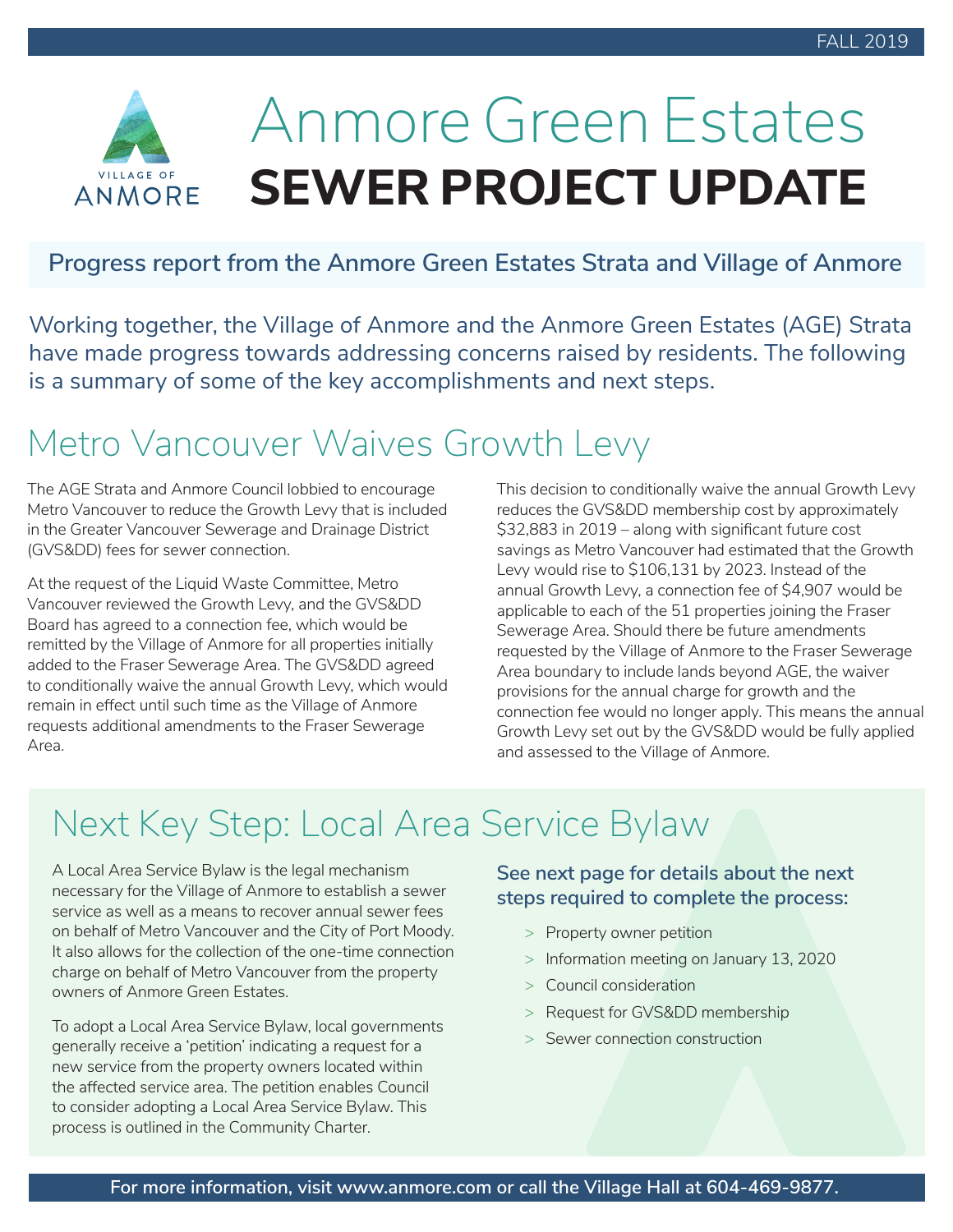*Continued from previous page*

### **Overview of Next Steps**

#### STEP 1 **Property Owner Petition**

Upon request, the Village will mail out a Local Area Service (LAS) petition to the property owners that would be eligible to receive the new sewer service. At least 50% of the owners of affected properties must sign the LAS petition to allow the Village to proceed. Collectively, these properties must also represent more than 50% of the total assessed value of the land and improvements in the local service area, which includes 51 AGE properties and School District No. 43 as the owner of Eagle Mountain Middle School.

If a property is owned by more than one person, a majority of the owners must sign the petition. Example: If the property has two owners, both must sign. If the property has three owners, at least two must sign.

#### STEP 2 **Information Meeting for Property Owners of Local Area Service – January 13, 2020**

The Village of Anmore will host an information meeting for the property owners of the Local Area Service on January 13, 2020 at 7 p.m., at the Village of Anmore Council Chambers. The information meeting will include sewer project updates and an opportunity for the affected property owners to ask questions regarding the LAS petition that is required to establish the Anmore Green Estates Local Area Service Bylaw.

#### STEP 3 **Council Considers Adopting the Local Area Service Bylaw & Servicing Agreement**

If the Local Area Service Petition receives the majority needed, Council must then adopt a Local Area Service Bylaw in order to apply for GVS&DD membership. This involves the usual bylaw process, where Council gives first three readings to the bylaw, followed by a period of time of no less than one clear day following the first three readings, and then another Council meeting to adopt the bylaw. When the bylaw is adopted and the required steps are completed (see below Workplan Status), Council will enter into a servicing agreement with the City of Port Moody, which is providing the sewer infrastructure connection for discharge of effluent.

#### STEP 4 **The Village Submits the Request for GVS&DD Membership**

With the Local Area Service Bylaw in place, the Village can submit an application for GVS&DD membership to the Ministry of Municipal Affairs and Housing.

This membership must be approved by the provincial government through an Order in Council as the final required step.

#### STEP 5 **Construction to Connect Sewer**

With the provincial government's approval of the Village as a member of the GVS&DD, the work can begin to construct the new sewer connection for AGE properties. Construction and ongoing maintenance of the sewer infrastructure is to be paid by the AGE Strata. Pending support of the property owners and local and provincial government approvals in place, it would be reasonable to anticipate that construction could occur by summer 2020.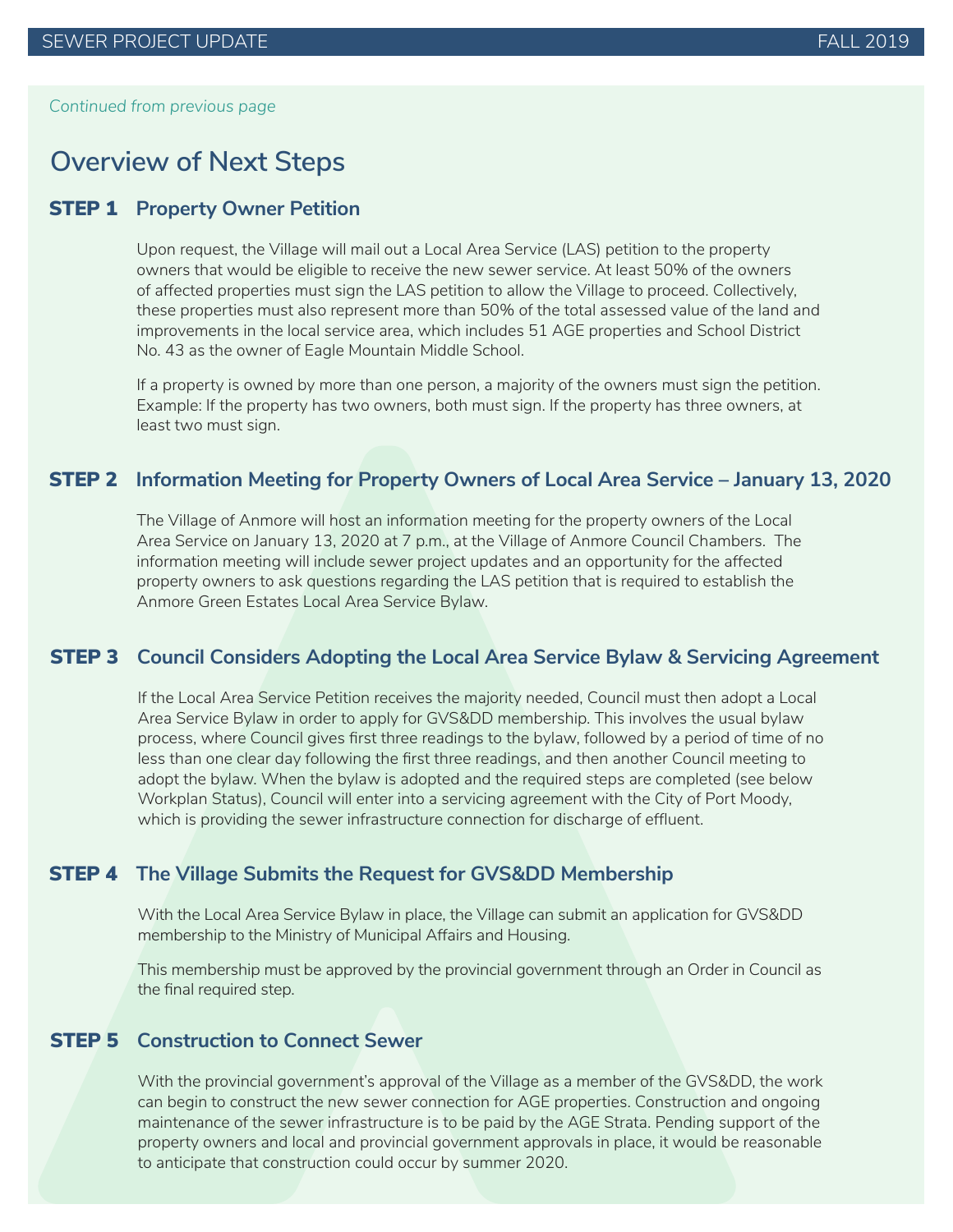#### SEWER PROJECT UPDATE THE SERVER PROJECT OF A SERVER PROJECT OF A SERVER PROJECT OF A SERVER PROJECT OF A SERVE

### Project Work Plan Status (as of November 2019)

Moving forward, the Village of Anmore and AGE Strata will focus on the following tasks:

#### Sewer connection requirements:

- $>$  Confirm project scope and project engineer.
- $>$  Confirm connection route (project design).
- > Confirm project management.
- > Confirm Statutory Right of Way and other legal requirements.

#### Local Area Service Petition and Establishment Bylaw requirements:

- $>$  Confirm map boundaries; cost allocations.
- $>$  Confirm service agreement.

Village of Anmore, Anmore Green Estates, GVS&DD, City of Port Moody and School District No. 43 – working together to resolve and implement the recommended sustainable sewer solution to address the environmental and public health issue under Order of the Ministry of Environment and Climate Change Strategy.



### Sewer Connection Cost Estimates

The estimated cost for the sewer connection includes fees charged by Metro Vancouver and the City of Port Moody. *(See Cost Allocation Comparison on next page for more details.)* It is important to note that the Village of Anmore is not charging any fees for the sewer connection; however, the Village is billed for the fees on behalf of the AGE Strata and recovers the fees and charges through property tax billing (via the Local Area Service Bylaw).

| <b>Estimate of One-time and Ongoing</b><br><b>Costs for New Sewer Connection</b> | <b>Frequency</b> | <b>Per Residential Unit</b><br>Cost (Year $1 - 2019$ Costs) |
|----------------------------------------------------------------------------------|------------------|-------------------------------------------------------------|
| <b>GVSⅅ Membership Levy</b>                                                      | Annual           | \$153                                                       |
| <b>GVSⅅ Connection Charge</b>                                                    | One-time         | \$4,907                                                     |
| City of Port Moody Conveyance Fee                                                | Annual           | \$198                                                       |
| <b>Total First Year Cost</b>                                                     |                  | \$5,258                                                     |

The cost estimates outlined above do not include construction-related costs. Following Year 1, the estimated annual cost recovery of the residential sewer connection

service will be \$351/year. Annual increases will apply and will be determined by approved GVS&DD and City of Port Moody financial plans.